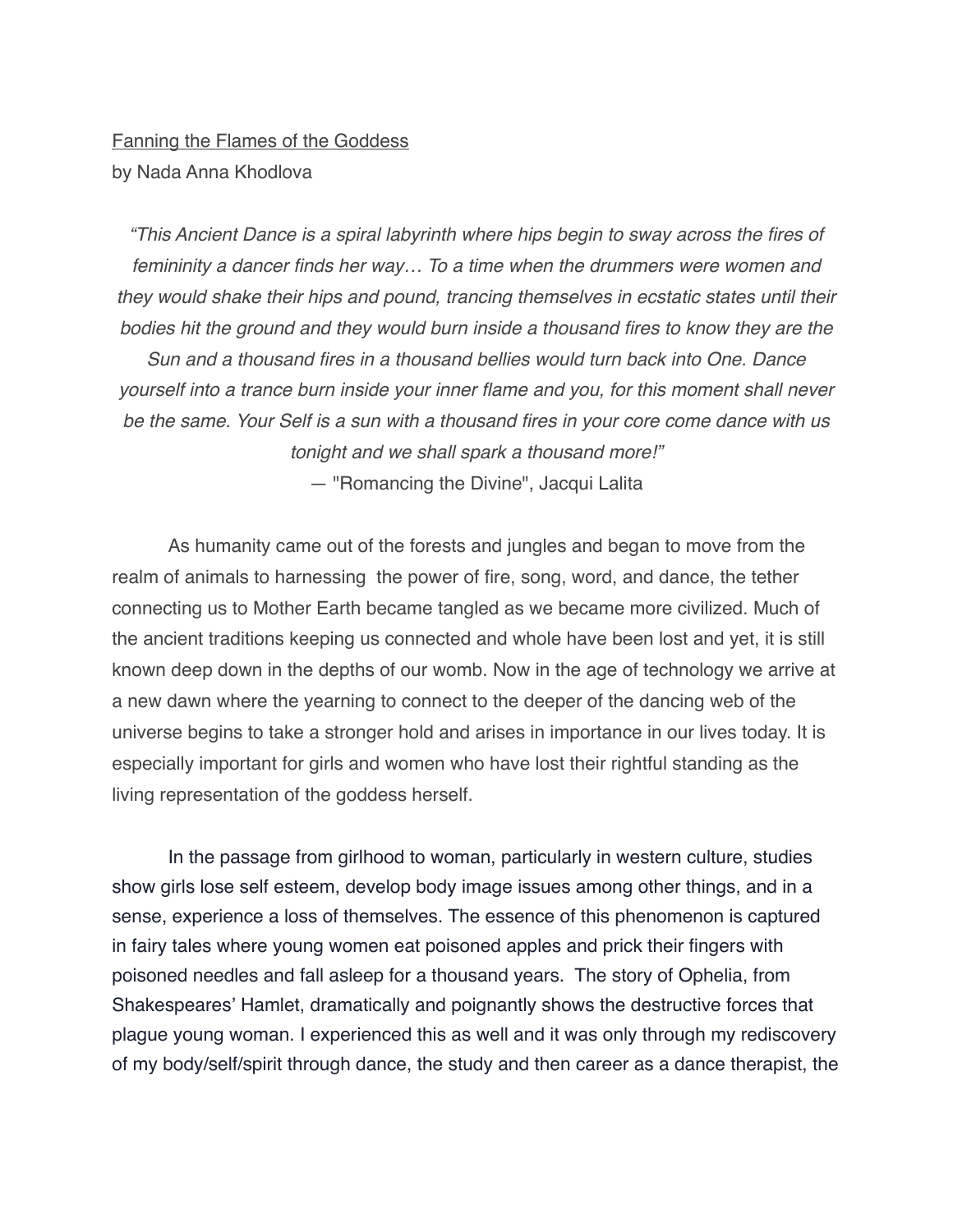goddess gaia in all her aspects, and women's ritual dances and traditions that I began to flame the goddess back on.

Ophelia by Sir John Everett Millais, 1851-52



In my study of traditional women's dances from the Balkans, Greece, Armenia, Italy, and the Gypsies I learned that there are various inherent meanings to the dances, dance styles, and the clothing/embroidery/textiles. The connection goes to the goddess and women as living goddesses. These symbolic manifestations are a reminder of this connection. The dance rituals and ceremonial textiles bring honor, energy, and protection to the womb, the sacred portal of the goddess. On many levels these symbols interlace to support a constant practice of daily embodied living as goddess.

In these fast changing times it becomes imperative to reconnect the 'self' with the 'goddess' and re ignite the power of these women's ancient practices/dances/rituals/ traditions. To untangle the goddess thread we need to reignite these ancient traditions in our modern times to not only save our selves but especially our girls and to grow goddesses. The development of women is almost entirely devoid of the power and solace known in these ancient traditions. The following highlight just a few of these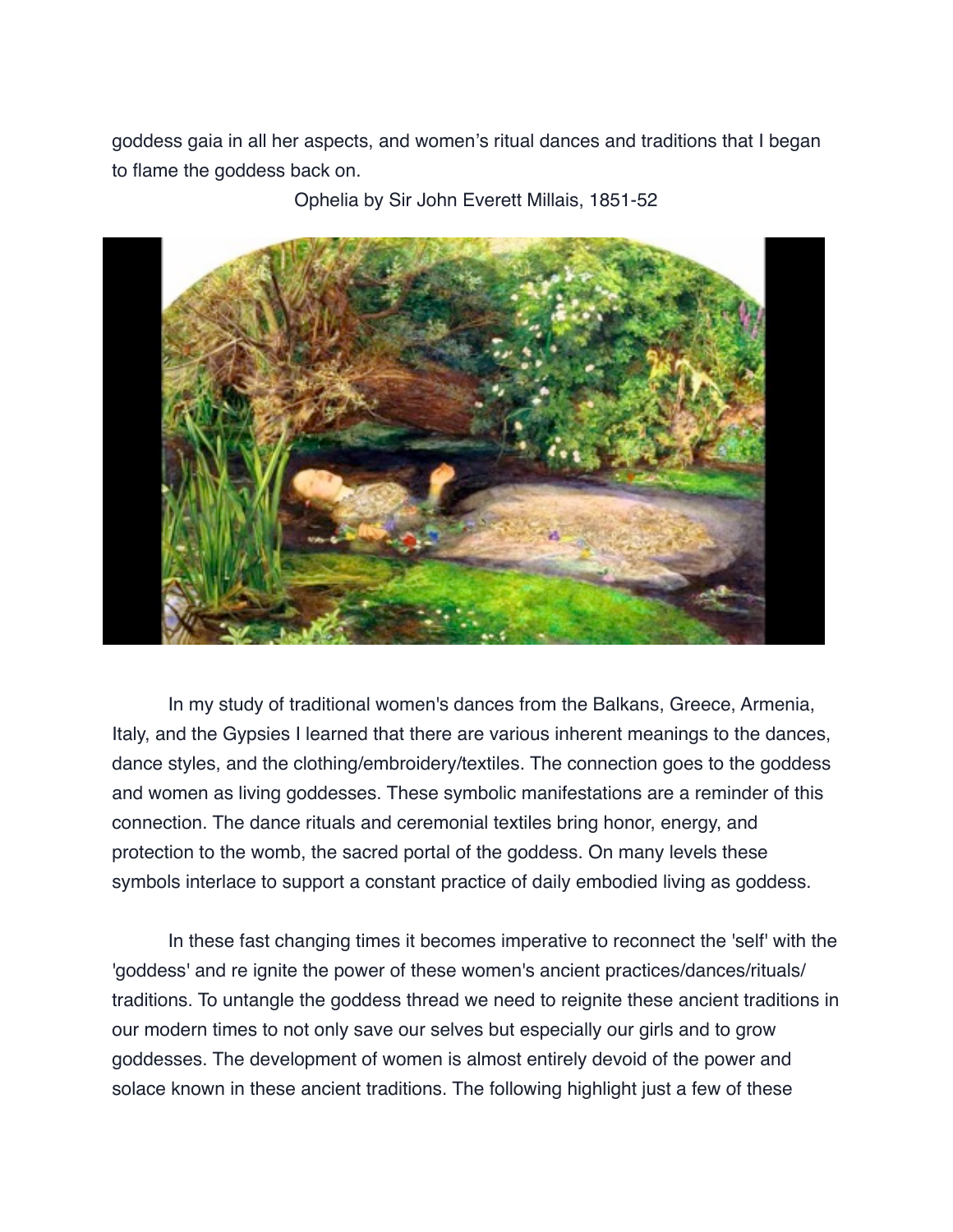powerful traditions focusing on girls passage to woman/goddess hood across different cultures.

#### Puberty Rituals: Life Blood, Inner Fire

In many tribal cultures, menarche is considered one of the most important life passages. In the Navajo religion the puberty ceremony is considered the most important ritual. Not only does it ensure the health, prosperity, and well being of the maiden, but the ceremony is symbolic. The maiden honored represents Changing Woman, the most respected Goddess of the Navajo people, and the reproductive cycle. Her personal coming of age is connected to the growth of the plants and the fertility of the Mother Earth. In Greece, menstrual blood was the "supernatural red wine" given by Hera to the gods. In India, Kali invited the gods "to bathe in the bloody flow of her womb and drink. The Norse god Thor owed his enlightenment and eternal life to bathing in a river of menstrual blood. Odin was made powerful by stealing the "wise blood from the mother goddess's triple cauldron and drinking it." How many girls are brought up knowing the power and significance of their menstrual blood?

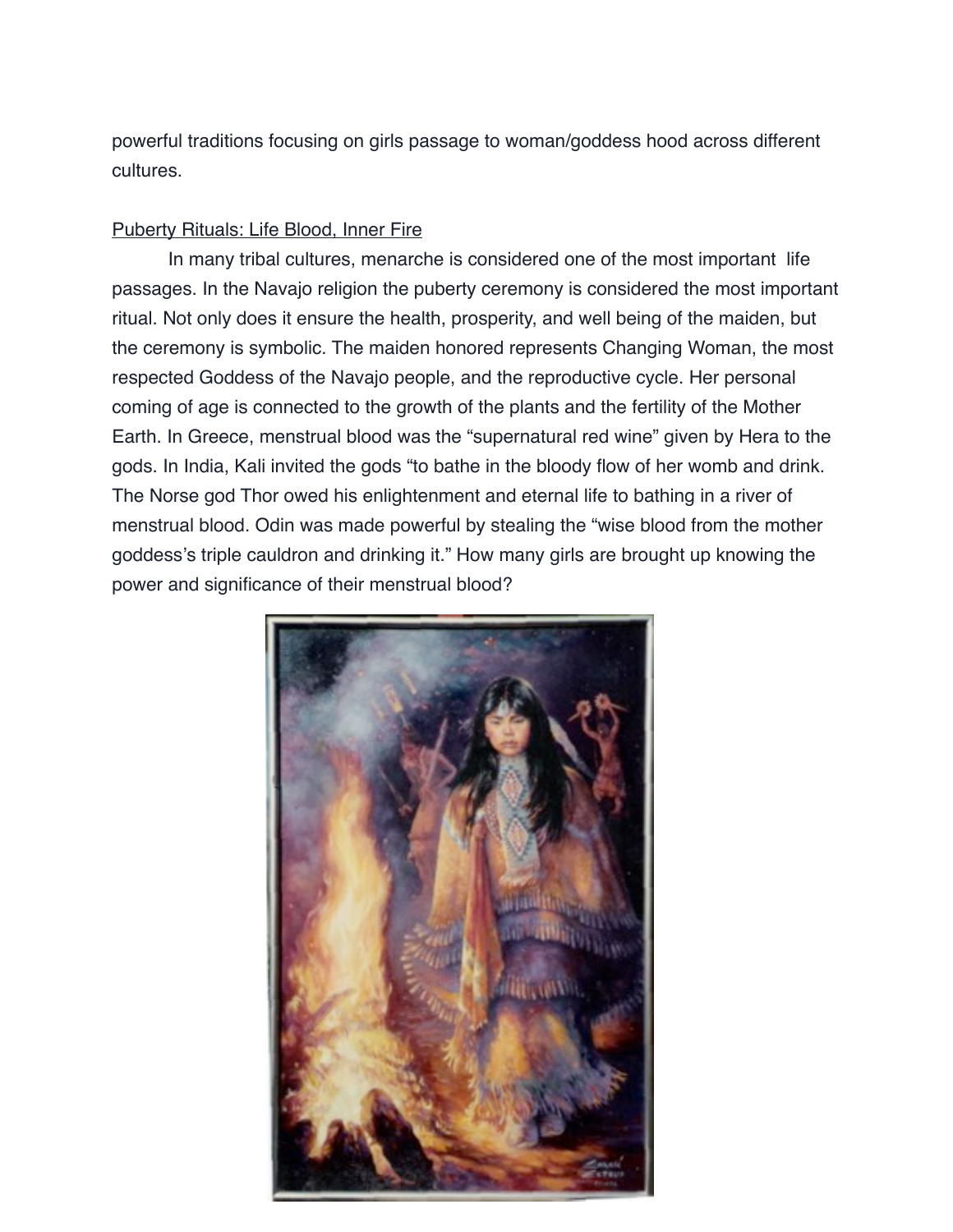# Hands of Fire/Firewalking: Consecratation, Activation, Purification, Transformation

The element of fire is a key element in a danced rite of passage known throughout Greece and Thrace called-the knas. Women gather the night before a women's wedding and participate in a henna fire hand dance ceremony. As Laura Shannon writes, "this unforgettable image of the bride, outstretched hands radiant with fire, creates a living embodiment of the Goddess. Shannon continues, "In the knas ritual, where the solar cross and the holy fire are placed on both palms and the backs of the hands, both the giving and the receiving powers of the hands are acknowledged and sanctified." As the bride's hands are activated with fire and the dance, the channels within open, creating a direct path to her role as a priestess of the Goddess, allowing the sacred power which brings new life to flow.

### Barefoot Flamenco: Spanish Gypsy Skirt Dance

 In the beautiful ancient gypsy barefoot flamenco dance form, the spanish gypsy skirt dance, as taught by Puela Lunaris, I experience the fanning of the skirt, the closing opening, flicking, throwing of the skirt as the cascading pulsation of the internal sacred sexual flame as only known and expressed by a living goddess. The power and sensuality undulates throughout her body and emanates out through the skirt waves. This power is rooted in the earth and flows up to the sky. The container of the dance and skirt allow the full glory of goddess to be expressed, knowing, giving, yet nourishing and protecting. This dance is on the verge of extinction. Many of the women's rituals dance are on the verge of extinction. The goddess is on the verge of extinction. Without this template to the goddess we lose our girls, we have lost many already. Let's grow goddesses and fan the flames of the goddess alive.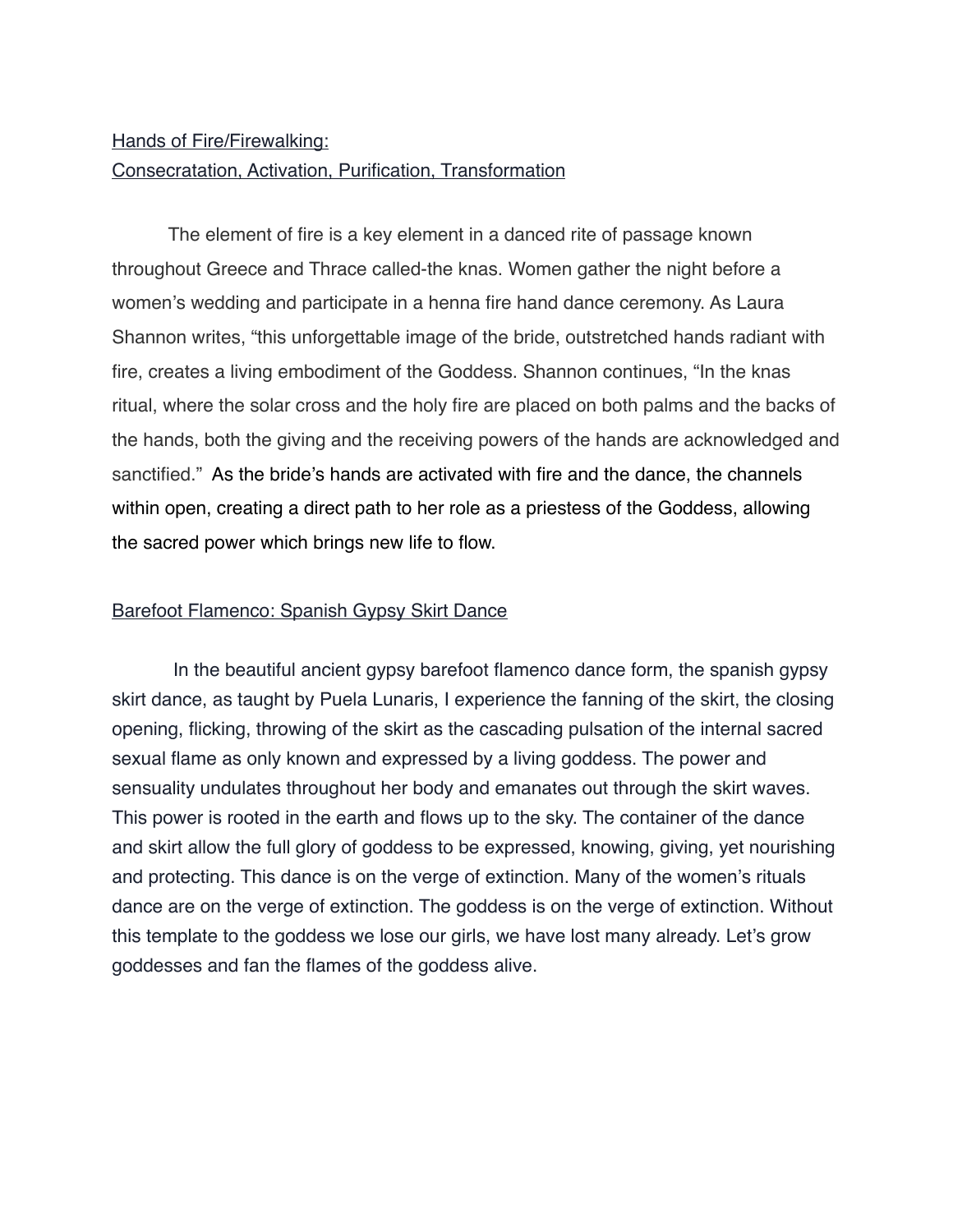It's not only for our girls. As Laura Shannon profoundly states, "what is at stake is the survival of the earth and all living beings. The skills which the dances can help us develop are needed now not only the service of our own transformation, but also for the collective return to safety and peace." (Shannon, L. p. 157, Dancing on the Earth)



Flamenco dancer by Robert Padilla-Montufar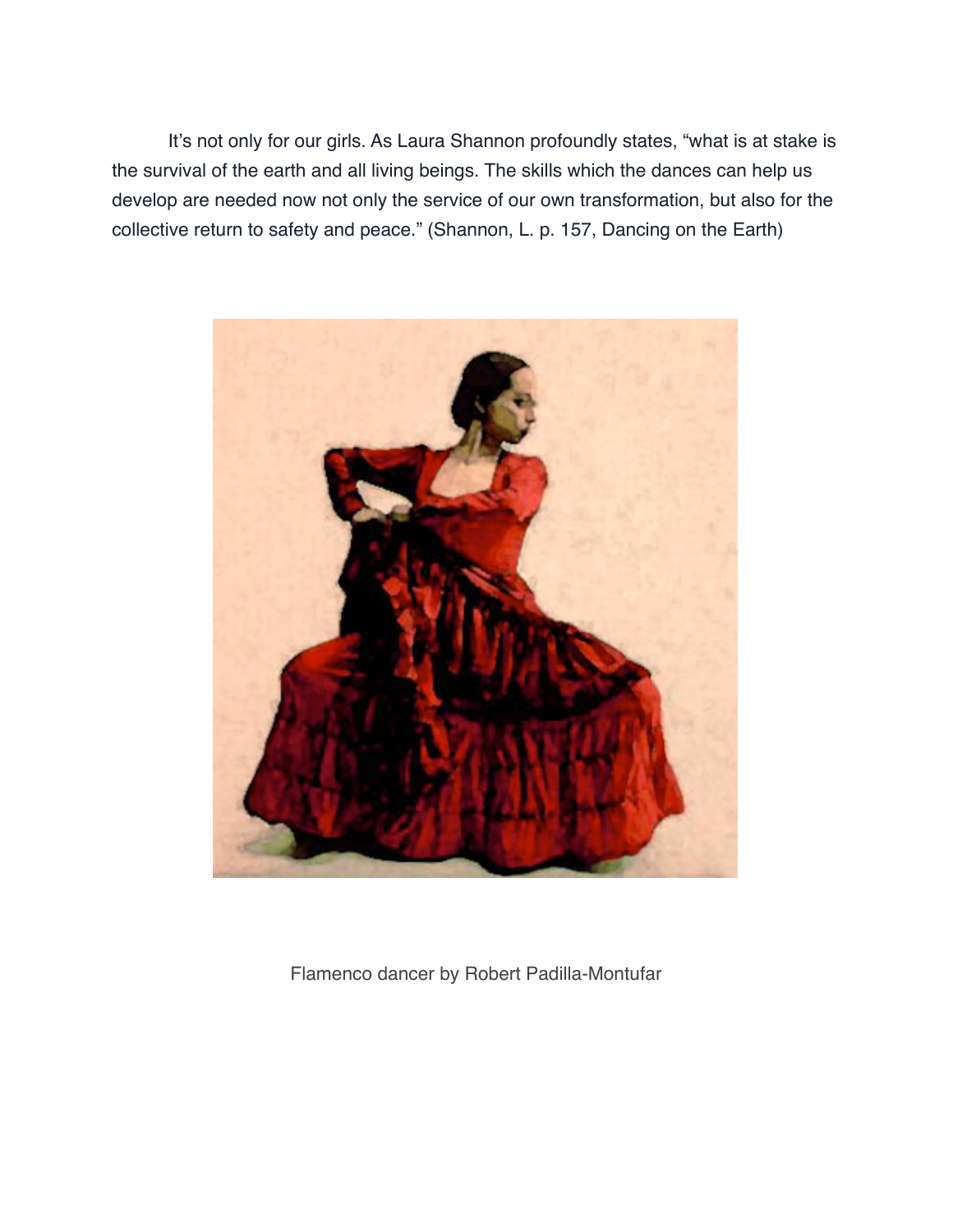Pele Lava Queen with a thousand fires inside. Woman Living Goddess with a thousand fires dying inside. Where is your flame, your heat, your light? How do you tend to your own hearth in this life on the fly? Burning so bright until your fire dies and you freeze inside. The deepest embers smoldering even though you may not know or see, but it is real and only one spark can make you feel. The spark is there with the girl inside. Lost but waiting to ignite the goddess alive. Tend your inner fire and you will find a hearth smoldering with the light of a thousand goddesses inside. Join hands with the living goddesses and the flames will go live wire and the coals never expire, as a new day dawns where girls go higher and higher, living, breathing, being the goddess with a thousand fires inside.



Pele by Hrana Janto [www.hranajanto.com](http://www.hranajanto.com)